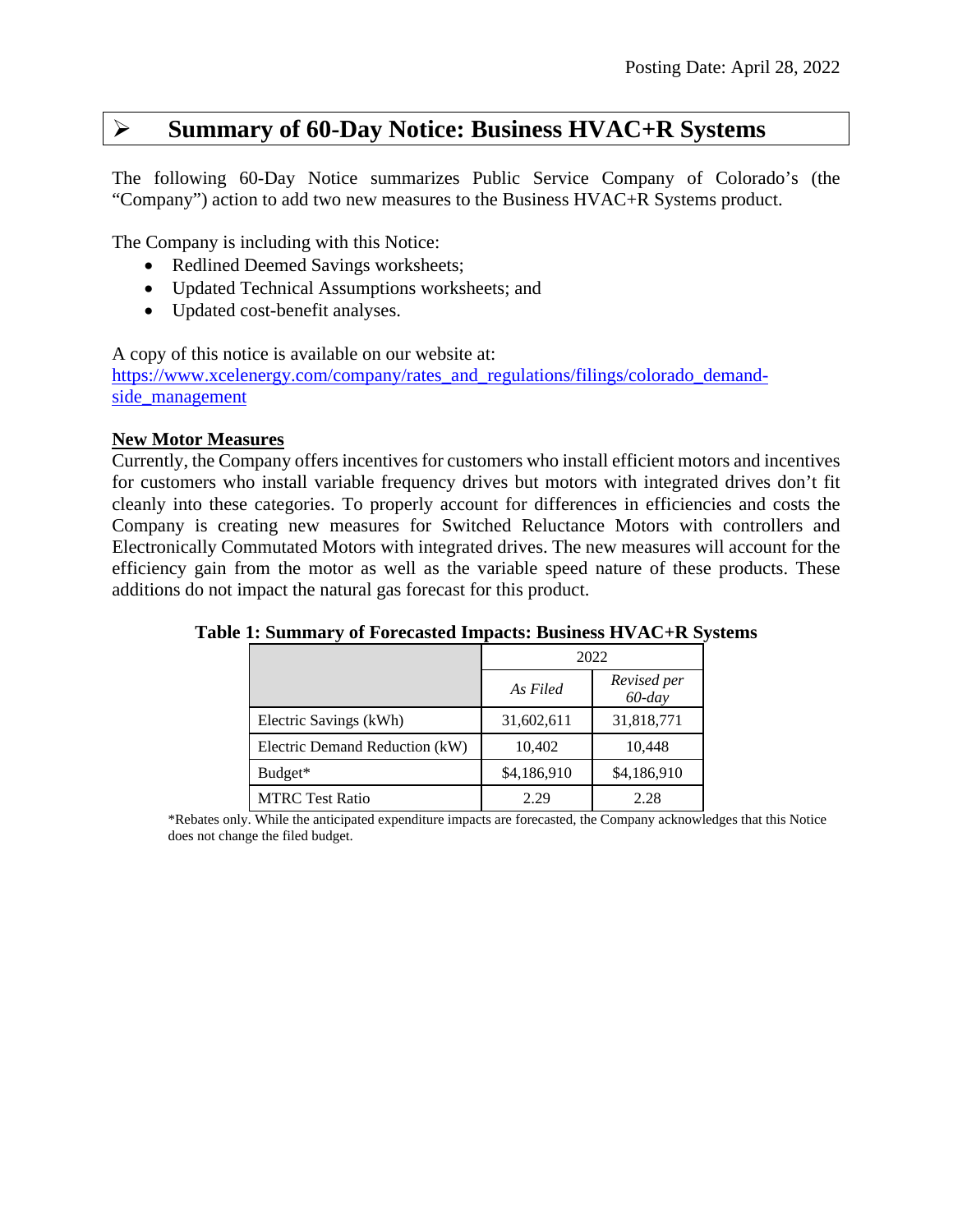## 15.9 Integrated Drives

#### Algorithms

|                                                                                                                      |                              | DEEMED SAVINGS TECHNICAL ASSUMPTIONS                                                                                                                                                                                                                                                            |  |
|----------------------------------------------------------------------------------------------------------------------|------------------------------|-------------------------------------------------------------------------------------------------------------------------------------------------------------------------------------------------------------------------------------------------------------------------------------------------|--|
|                                                                                                                      |                              |                                                                                                                                                                                                                                                                                                 |  |
| <b>15.9 Integrated Drives</b>                                                                                        |                              |                                                                                                                                                                                                                                                                                                 |  |
| <b>Algorithms</b>                                                                                                    |                              |                                                                                                                                                                                                                                                                                                 |  |
| Customer $kWh = HP \times LF_{Motors} \times Conversion \times Hours \times Refigeration_Factor \times$ <sup>1</sup> |                              | $1 + \%$ Savings Drives<br>$Proposed_{Eff}$<br>$Base line_{Eff}$                                                                                                                                                                                                                                |  |
| Customer Coincident $kW = HP \times LF_{Motors} \times Conversion \times CF \times Refigeration_Factor \times ($     |                              | $1 + \%$ Savings Drives<br>$\frac{1}{\textit{Proposed}_{\textit{Eff}}},$<br>$Baseline_{Eff}$                                                                                                                                                                                                    |  |
| <b>Variables</b>                                                                                                     |                              |                                                                                                                                                                                                                                                                                                 |  |
| <b>Hours</b>                                                                                                         | Table 15.1 and Table<br>15.3 | Annual operational hours per year of the motor. Deemed values are used for hours<br>based on the type and use of the motor. The customer provides the following<br>information on the rebate form: HP, industrial/non-industrial, building type, and<br>compressor/pump/fan/other. <sup>1</sup> |  |
| LF Motors                                                                                                            | <b>Table 15.2</b>            | Motor load factor as a percentage. <sup>2</sup>                                                                                                                                                                                                                                                 |  |
|                                                                                                                      |                              | Coefficient of Performance = Refrigeration/Cooling Capacity (BTU/hr) / Energy Input                                                                                                                                                                                                             |  |

|                             |                   | compressor/pump/fan/other.                                                                                                                  |
|-----------------------------|-------------------|---------------------------------------------------------------------------------------------------------------------------------------------|
| LF Motors                   | Table 15.2        | Motor load factor as a percentage. <sup>2</sup>                                                                                             |
| <b>Refrigeration Factor</b> | <b>Table 15.3</b> | Coefficient of Performance = Refrigeration/Cooling Capacity (BTU/hr) / Energy Input<br>(BTU/hr)                                             |
| CF                          | Table 15.5        | Coincidence factor                                                                                                                          |
| <b>Incremental Cost</b>     | Table 15.7        | Incremental cost for integrated drives based on type <sup>3</sup>                                                                           |
| <b>Baseline Eff</b>         | Table 15.8        | Efficiency of NEMA premium efficient motor as a percentage. Value is a weighted<br>average by HP based on customer past selections.         |
| Proposed Eff                | <b>Table 15.8</b> | Peak Efficiency of the Motor and Drive combo. This is deemed for Switched Reluctance<br>Motors, and provided by the customers for EC motors |
| % Savings Drives            | 33%               | Average savings achieved by installing a VFD on a fan or pumping motor. <sup>2</sup>                                                        |
| <b>Measure life</b>         | 15 <sup>15</sup>  | $\sf Years^1$                                                                                                                               |
| Conversion                  | 0.746             | Conversion from horsepower to kW.                                                                                                           |

| <b>Customer Inputs</b> | <b>M&amp;V Verified</b> |                                                                            |
|------------------------|-------------------------|----------------------------------------------------------------------------|
| <b>IHP</b>             | Yes                     | Rated motor horsepower.                                                    |
| <b>Proposed Eff</b>    | Yes                     | lPeak efficiency of Motor and Drive Combol                                 |
| <b>Facility Type</b>   | Yes                     |                                                                            |
| Application            | Yes                     |                                                                            |
| <b>Motor Type</b>      | No                      | Switched reluctance motor with controler or EC motor with integrated drive |

#### Assumptions:

- Each intergated motors and drives is replaced with the same size on a 1 for 1 basis.

- Prescriptive rebates are only given for intergated motors and drives put into service, rebates are not given for backup intergated motors and drives. - Prescriptive rebates are only given to intergated motors and drive's installed on centrifugal pump and fan applications.

#### References:

1. Efficiency Vermont's Technical Reference User Manual, 2004 - Source for operating hours for non-industrial motors (p.15) and source for measure life, source for load factor

2. Office of Industrial Electric Motor Systems Market Opportunities Assessment : Department of Energy (assessment of 265 Industrial facilities in 1997) - Source for VSD opportunity in the US market along with load factors for fans and pumps along with average savings 3. Costs are derived from customer invoices received through Xcel Energy's prescriptive program.

#### Changes from Recent Filing:

New Measure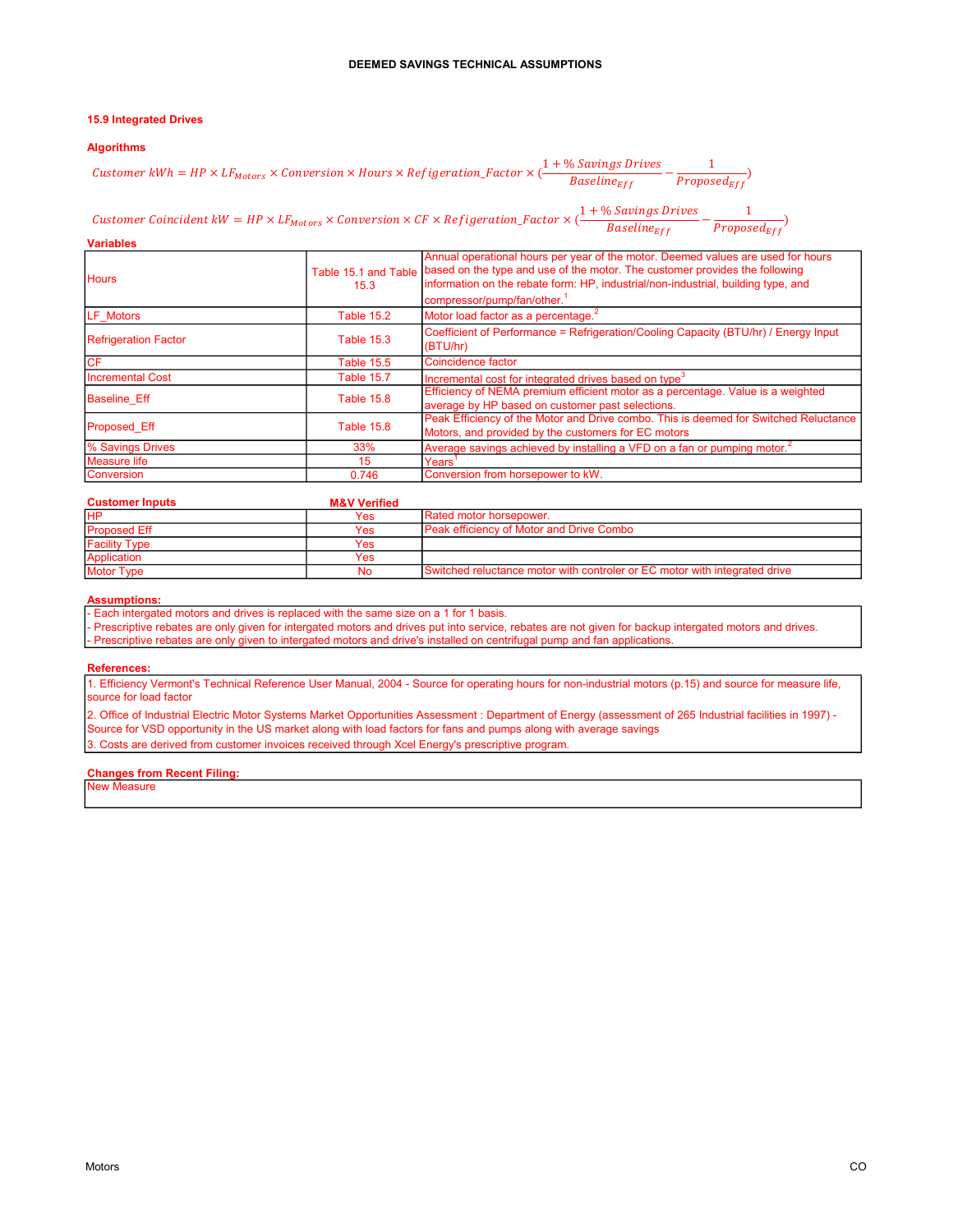# Table 15.1: Operating Hours by Motor Size, Industrial Applications<sup>3</sup>

| <b>HP</b>       | Fans | Pumps | Data Center | Case Fans | Air<br>Compressor | Other |      |
|-----------------|------|-------|-------------|-----------|-------------------|-------|------|
|                 | 4550 | 3380  | 8760        | 8629      | 1257              | 2435  | #N/A |
| 1.5             | 4550 | 3380  | 8760        | 8629      | 1257              | 2435  |      |
| $\overline{2}$  | 4550 | 3380  | 8760        | 8629      | 1257              | 2435  |      |
| 3 <sub>l</sub>  | 4550 | 3380  | 8760        | 8629      | 1257              | 2435  |      |
| 5               | 4550 | 3380  | 8760        | 8629      | 1257              | 2435  |      |
| 7.5             | 4316 | 4121  | 8760        | 8629      | 2131              | 2939  |      |
| 10              | 4316 | 4121  | 8760        | 8629      | 2131              | 2939  |      |
| 15              | 4316 | 4121  | 8760        | 8629      | 2131              | 2939  |      |
| 20              | 4316 | 4121  | 8760        | 8629      | 2131              | 2939  |      |
| 25              | 5101 | 4889  | 8760        | 8629      | 3528              | 3488  |      |
| 30              | 5101 | 4889  | 8760        | 8629      | 3528              | 3488  |      |
| 40              | 5101 | 4889  | 8760        | 8629      | 3528              | 3488  |      |
| 50              | 5101 | 4889  | 8760        | 8629      | 3528              | 3488  |      |
| 60              | 6151 | 5667  | 8760        | 8629      | 4520              | 5079  |      |
| $\overline{75}$ | 6151 | 5667  | 8760        | 8629      | 4520              | 5079  |      |
| 100             | 6151 | 5667  | 8760        | 8629      | 4520              | 5079  |      |
| 125             | 5964 | 5126  | 8760        | 8629      | 4685              | 5137  |      |
| 150             | 5964 | 5126  | 8760        | 8629      | 4685              | 5137  |      |
| 200             | 5964 | 5126  | 8760        | 8629      | 4685              | 5137  |      |
| 250             | 7044 | 5968  | 8760        | 8629      | 6148              | 6102  |      |
| 300             | 7044 | 5968  | 8760        | 8629      | 6148              | 6102  |      |
| 350             | 7044 | 5968  | 8760        | 8629      | 6148              | 6102  |      |
| 400             | 7044 | 5968  | 8760        | 8629      | 6148              | 6102  |      |
| 450             | 7044 | 5968  | 8760        | 8629      | 6148              | 6102  |      |
| 500             | 7044 | 5968  | 8760        | 8629      | 6148              | 6102  |      |

#### Table 15.2 Load Factors<sup>3,4,5</sup>

| Application    | <b>Load Factor</b> |
|----------------|--------------------|
| Other          | 75%                |
| Pump           | 75%                |
| <b>ECM Fan</b> | 90%                |
| Fan            | 65%                |

# Table 15.3: Operating Hours by Application for all products other than motor controllers, Non-Industrial<sup>4</sup>

| <b>Building Type</b>         | Pumps | Fans | Data Center | Case Fans | Air<br>Compressor | Other |
|------------------------------|-------|------|-------------|-----------|-------------------|-------|
| Office                       | 2000  | 6192 | 8760        | 8629      | 4500              | 4500  |
| Retail                       | 2000  | 3261 | 8760        | 8629      | 4500              | 4500  |
| Hospitals                    | 2754  | 8374 | 8760        | 8629      | 4500              | 4500  |
| Elementary/Secondary Schools | 2190  | 3699 | 8760        | 8629      | 4500              | 4500  |
| Restaurant                   | 2000  | 4155 | 8760        | 8629      | 4500              | 4500  |
| Warehouse                    | 2241  | 6389 | 8760        | 8629      | 4500              | 4500  |
| Hotels/Motels                | 4231  | 3719 | 8760        | 8629      | 4500              | 4500  |
| Grocery                      | 2080  | 6389 | 8760        | 8629      | 4500              | 4500  |
| Health                       | 2559  | 2000 | 8760        | 8629      | 4500              | 4500  |
| College/University           | 3641  | 3631 | 8760        | 8629      | 4500              | 4500  |
| Data Center                  | 2241  | 6389 | 8760        | 8629      | 4500              | 4500  |

#### Table 15.4 COPs for different systems

| Application        |      |
|--------------------|------|
| Low Temperature    | 1.43 |
| Medium Temperature | 2.28 |
| <b>HVAC</b>        | 3.00 |
| Data Center        |      |

#### Table 15.5 Coincidence Factors1,2,4

| Application                     | CF  |
|---------------------------------|-----|
| <b>Motors</b>                   | 78% |
| <b>Well Pumps</b>               | 38% |
| Pumps                           | 78% |
| Fans                            | 78% |
| Display Case Refrigeration Fans | 99% |
| Walk-in Refrigeration Fans      | 98% |

## Table 15.6 Efficiencies by Motor Types

| Motor Tag          | <b>HP</b> | Speed | Type       | <b>EPACT Motor</b><br>Efficiency | <b>NEMA</b><br><b>Premium</b><br>Motor<br>Efficiency | <b>NEMA</b><br>Premium<br>+1% Motor<br>Efficiency | <b>NEMA</b><br><b>Premium Cost</b> | $NEMA + 1%$<br>Cost |
|--------------------|-----------|-------|------------|----------------------------------|------------------------------------------------------|---------------------------------------------------|------------------------------------|---------------------|
| HP 900 RPM ODP     |           | 900   | ODP        | 74.0%                            | 75.5%                                                | 76.5%                                             | 683.54                             | 817.66              |
| 1.5 HP 900 RPM ODP | 1.5       | 900   | ODP        | 75.5%                            | 77.0%                                                | 78.0%                                             | 718.34                             | 866.89              |
| 2 HP 900 RPM ODP   |           | 900   | ODP        | 85.5%                            | 86.5%                                                | 87.5%                                             | 726.88<br>۰D                       | 878.97              |
| 3 HP 900 RPM ODP   |           | 900   | <b>ODP</b> | 86.5%                            | 87.5%                                                | 88.5%                                             | 759.91                             | 925.69              |
| 5 HP 900 RPM ODP   |           | 900   | ODP        | 87.5%                            | 88.5%                                                | 89.5%                                             | 802.06                             | 985.31              |
| 7.5 HP 900 RPM ODP | 7.5       | 900   | ODP        | 88.5%                            | 89.5%                                                | 90.5%                                             | 996.00                             | 1.259.65            |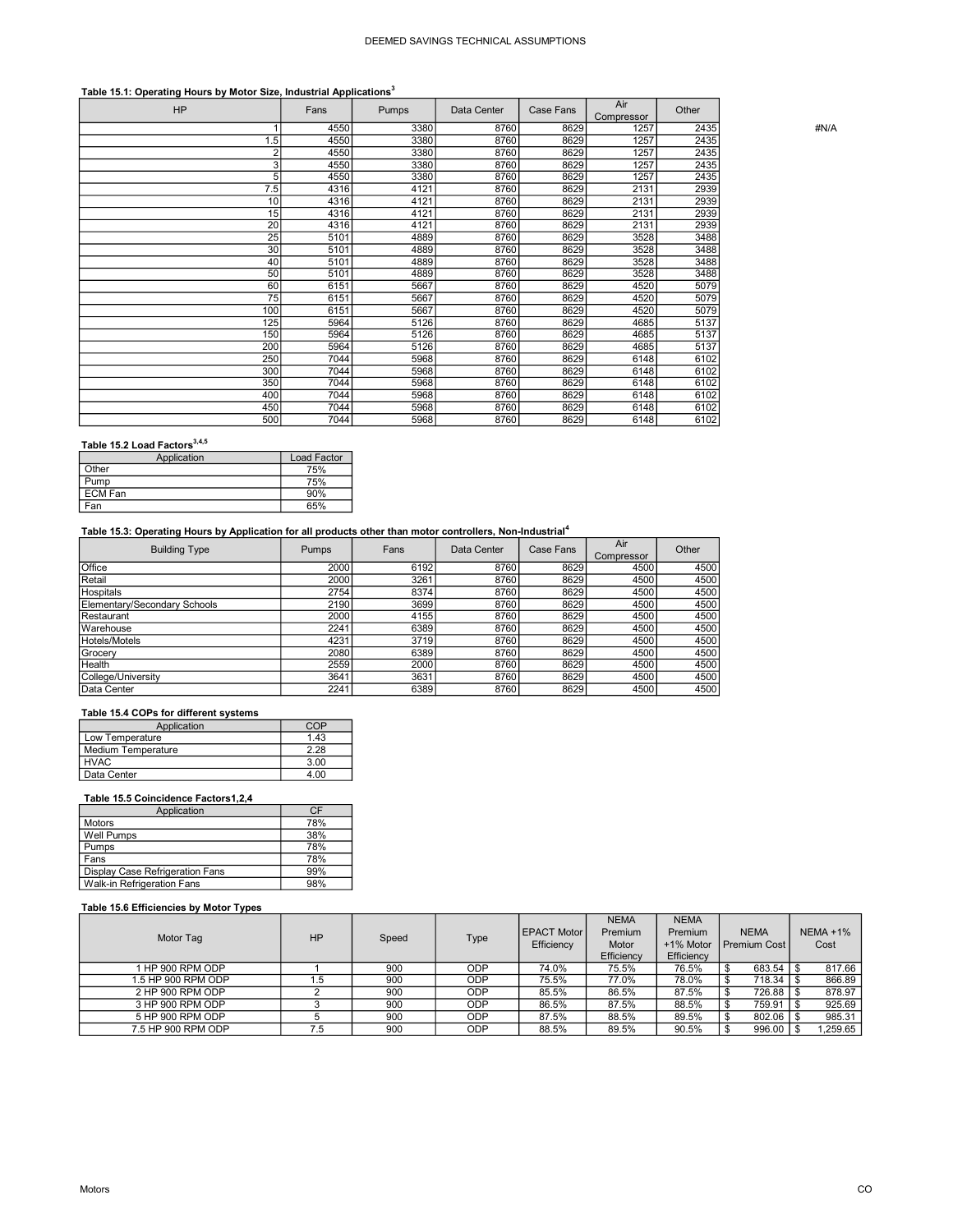| 10 HP 900 RPM ODP                        | 10             | 900          | ODP        | 89.5%          | 90.2%          | 91.2%          | \$       |                      | 1,430.85                         |
|------------------------------------------|----------------|--------------|------------|----------------|----------------|----------------|----------|----------------------|----------------------------------|
| 15 HP 900 RPM ODP                        | 15             | 900          | ODP        | 89.5%          | 90.2%          | 91.2%          | \$       | 2,144.34             | 2,585.56<br>-\$                  |
| 20 HP 900 RPM ODP                        | 20             | 900          | ODP        | 90.2%          | 91.0%          | 92.0%          | \$       | 2,369.70             | 2,904.34<br>\$                   |
| 25 HP 900 RPM ODP                        | 25             | 900          | ODP        | 90.2%          | 91.0%          | 92.0%          | \$       | 2,675.38             | 3,336.74<br>\$                   |
|                                          |                |              |            |                |                |                |          |                      |                                  |
| 30 HP 900 RPM ODP                        | 30             | 900          | ODP        | 91.0%          | 91.7%          | 92.7%          | \$       | 2,921.91             | 3.685.47<br>\$                   |
| 40 HP 900 RPM ODP                        | 40             | 900          | ODP        | 91.0%          | 91.7%          | 92.7%          | \$       | 3,403.22             | 4,366.31<br>\$                   |
| 50 HP 900 RPM ODP                        | 50             | 900          | ODP        | 91.7%          | 92.4%          | 93.4%          | \$       | 3,728.24             | \$<br>4,826.07                   |
| 60 HP 900 RPM ODP                        | 60             | 900          | ODP        | 92.4%          | 93.0%          | 94.0%          | \$       | 4,731.77             | 6,245.61<br>\$                   |
| 75 HP 900 RPM ODP                        | 75             | 900          | ODP        | 93.6%          | 94.1%          | 95.1%          | \$       | 5,507.32             | 7,342.66<br>\$                   |
| 100 HP 900 RPM ODP                       | 100            | 900          | ODP        | 93.6%          | 94.1%          | 95.1%          | \$       | 7,154.13             | 9,373.68<br>\$                   |
|                                          |                |              |            |                |                |                |          |                      |                                  |
| 125 HP 900 RPM ODP                       | 125            | 900          | ODP        | 93.6%          | 94.1%          | 95.1%          | \$       | 8,514.50             | \$<br>11,297.99                  |
| 150 HP 900 RPM ODP                       | 150            | 900          | ODP        | 93.6%          | 94.1%          | 95.1%          | \$       | 9,729.63             | 13,016.85<br>\$                  |
| 200 HP 900 RPM ODP                       | 200            | 900          | ODP        | 93.6%          | 94.1%          | 95.1%          | \$       | 11,653.55            | 15,738.32<br>\$                  |
| 250 HP 900 RPM ODP                       | 250            | 900          | ODP        | 94.5%          | 95.0%          | 96.0%          | \$       | 13,935.15            | 18,965.76<br>\$                  |
| 300 HP 900 RPM ODP                       | 300            | 900          | ODP        | 94.5%          | 95.0%          | 96.0%          | \$       | 16,722.72            | 22,908.92<br>\$                  |
|                                          |                |              |            |                |                |                |          |                      |                                  |
| 350 HP 900 RPM ODP                       | 350            | 900          | ODP        | 94.5%          | 95.0%          | 96.0%          | \$       | 26,199.40            | 36.314.14<br>\$                  |
| 400 HP 900 RPM ODP                       | 400            | 900          | ODP        | 94.9%          | 95.1%          | 96.1%          | \$       | 29,656.70            | \$<br>41,204.66                  |
| 450 HP 900 RPM ODP                       | 450            | 900          | ODP        | 95.3%          | 95.5%          | 96.5%          | \$       | 33,407.70            | 46,510.64<br>\$                  |
| 500 HP 900 RPM ODP                       | 500            | 900          | ODP        | 95.3%          | 95.5%          | 96.5%          | \$       | 34,526.40            | \$<br>48,093.09                  |
| 1 HP 1200 RPM ODP                        | $\mathbf{1}$   | 1200         | ODP        | 80.0%          | 82.5%          | 83.5%          | \$       | 683.54               | 817.66<br>\$                     |
|                                          |                |              |            |                |                |                |          |                      |                                  |
| 1.5 HP 1200 RPM ODP                      | 1.5            | 1200         | ODP        | 84.0%          | 86.5%          | 87.5%          | \$       | 718.34               | \$<br>866.89                     |
| 2 HP 1200 RPM ODP                        | $\overline{2}$ | 1200         | ODP        | 85.5%          | 87.5%          | 88.5%          | \$       | 726.88               | 878.97<br>\$                     |
| 3 HP 1200 RPM ODP                        | 3              | 1200         | ODP        | 86.5%          | 88.5%          | 89.5%          | \$       | 759.91               | \$<br>925.69                     |
| 5 HP 1200 RPM ODP                        | 5              | 1200         | ODP        | 87.5%          | 89.5%          | 90.5%          | \$       | 802.06               | 985.31<br>\$                     |
| 7.5 HP 1200 RPM ODP                      | 7.5            | 1200         | ODP        | 88.5%          | 90.2%          | 91.2%          | \$       | 996.00               | 1,259.65<br>\$                   |
|                                          |                |              |            |                |                |                |          |                      |                                  |
| 10 HP 1200 RPM ODP                       | 10             | 1200         | ODP        | 90.2%          | 91.7%          | 92.7%          | \$       | 1,117.02             | 1,430.85<br>\$                   |
| 15 HP 1200 RPM ODP                       | 15             | 1200         | ODP        | 90.2%          | 91.7%          | 92.7%          | \$       | 2,144.34             | \$<br>2,585.56                   |
| 20 HP 1200 RPM ODP                       | 20             | 1200         | ODP        | 91.0%          | 92.4%          | 93.4%          | \$       | 2,369.70             | 2,904.34<br>\$                   |
| 25 HP 1200 RPM ODP                       | 25             | 1200         | ODP        | 91.7%          | 93.0%          | 94.0%          | \$       | 2,675.38             | 3,336.74<br>\$                   |
| 30 HP 1200 RPM ODP                       | 30             | 1200         | ODP        | 92.4%          | 93.6%          | 94.6%          | \$       | 2,921.91             | \$<br>3,685.47                   |
|                                          |                |              |            |                |                |                |          |                      |                                  |
| 40 HP 1200 RPM ODP                       | 40             | 1200         | ODP        | 93.0%          | 94.1%          | 95.1%          | \$       | 3,403.22             | \$<br>4,366.31                   |
| 50 HP 1200 RPM ODP                       | 50             | 1200         | ODP        | 93.0%          | 94.1%          | 95.1%          | \$       | 3,728.24             | 4,826.07<br>\$                   |
| 60 HP 1200 RPM ODP                       | 60             | 1200         | ODP        | 93.6%          | 94.5%          | 95.5%          | \$       | 4,731.77             | 6,245.61<br>\$                   |
| 75 HP 1200 RPM ODP                       | 75             | 1200         | ODP        | 93.6%          | 94.5%          | 95.5%          | \$       | 5,507.32             | 7,342.66<br>\$                   |
| 100 HP 1200 RPM ODP                      | 100            | 1200         | ODP        | 94.1%          | 95.0%          | 96.0%          | \$       | 7,154.13             | 9,373.68<br>\$                   |
|                                          |                |              |            |                |                |                |          |                      |                                  |
| 125 HP 1200 RPM ODP                      | 125            | 1200         | ODP        | 94.1%          | 95.0%          | 96.0%          | \$       | 8,514.50             | 11,297.99<br>\$                  |
| 150 HP 1200 RPM ODP                      | 150            | 1200         | ODP        | 94.5%          | 95.4%          | 96.4%          | \$       | 9,729.63             | \$<br>13.016.85                  |
| 200 HP 1200 RPM ODP                      | 200            | 1200         | ODP        | 94.5%          | 95.4%          | 96.4%          | \$       |                      | 15,738.32<br>\$                  |
|                                          |                |              |            |                |                |                |          |                      |                                  |
|                                          |                |              |            |                |                |                |          | 11,653.55            |                                  |
| 250 HP 1200 RPM ODP                      | 250            | 1200         | ODP        | 95.4%          | 95.8%          | 96.8%          | \$       | 13,935.15            | 18,965.76<br>\$                  |
| 300 HP 1200 RPM ODP                      | 300            | 1200         | ODP        | 95.4%          | 95.8%          | 96.8%          | \$       | 16,722.72            | \$<br>22,908.92                  |
| 350 HP 1200 RPM ODP                      | 350            | 1200         | ODP        | 95.4%          | 95.8%          | 96.8%          | \$       | 26,199.40            | \$<br>36,314.14                  |
| 400 HP 1200 RPM ODP                      | 400            | 1200         | ODP        | 95.8%          | 95.9%          | 96.9%          | \$       | 29,656.70            | 41,204.66<br>\$                  |
| 450 HP 1200 RPM ODP                      | 450            | 1200         | ODP        | 96.2%          | 96.3%          | 97.3%          | \$       | 33,407.70            | 46,510.64<br>\$                  |
|                                          |                |              |            |                |                |                |          |                      |                                  |
| 500 HP 1200 RPM ODP                      | 500            | 1200         | ODP        | 96.2%          | 96.3%          | 97.3%          | \$       | 34,526.40            | 48,093.09<br>\$                  |
| 1 HP 1800 RPM ODP                        | $\mathbf{1}$   | 1800         | ODP        | 82.5%          | 85.5%          | 86.5%          | \$       | 683.54               | \$<br>817.66                     |
| 1.5 HP 1800 RPM ODP                      | 1.5            | 1800         | ODP        | 84.0%          | 86.5%          | 87.5%          | \$       | 718.34               | \$<br>866.89                     |
| 2 HP 1800 RPM ODP                        | 2              | 1800         | ODP        | 84.0%          | 86.5%          | 87.5%          | \$       | 726.88               | 878.97<br>\$                     |
|                                          | 3              | 1800         | ODP        |                |                | 90.5%          | \$       | 759.91               | 925.69<br>\$                     |
| 3 HP 1800 RPM ODP                        |                |              |            | 86.5%          | 89.5%          |                |          |                      |                                  |
| 5 HP 1800 RPM ODP                        | 5              | 1800         | ODP        | 87.5%          | 89.5%          | 90.5%          | \$       | 802.06               | 985.31<br>\$                     |
| 7.5 HP 1800 RPM ODP                      | 7.5            | 1800         | ODP        | 88.5%          | 91.0%          | 92.0%          | \$       | 996.00               | \$<br>1,259.65                   |
| 10 HP 1800 RPM ODP                       | 10             | 1800         | ODP        | 89.5%          | 91.7%          | 92.7%          | \$       | 1,117.02             | 1,430.85<br>\$                   |
| 15 HP 1800 RPM ODP                       | 15             | 1800         | ODP        | 91.0%          | 93.0%          | 94.0%          | \$       | 2,144.34             | 2,585.56<br>\$                   |
| 20 HP 1800 RPM ODP                       | 20             | 1800         | ODP        | 91.0%          | 93.0%          | 94.0%          | \$       | 2,369.70             | \$<br>2,904.34                   |
|                                          | 25             | 1800         | ODP        |                |                | 94.6%          | \$       |                      | \$                               |
| 25 HP 1800 RPM ODP                       |                |              |            | 91.7%          | 93.6%          |                |          | 2,675.38             | 3,336.74                         |
| 30 HP 1800 RPM ODP                       | 30             | 1800         | ODP        | 92.4%          | 94.1%          | 95.1%          | \$       | 2,921.91             | 3,685.47<br>\$                   |
| 40 HP 1800 RPM ODP                       | 40             | 1800         | ODP        | 93.0%          | 94.1%          | 95.1%          | \$       | 3,403.22             | \$<br>4,366.31                   |
| 50 HP 1800 RPM ODP                       | 50             | 1800         | ODP        | 93.0%          | 94.5%          | 95.5%          | \$       | 3.728.24             | \$<br>4,826.07                   |
| 60 HP 1800 RPM ODP                       | 60             | 1800         | ODP        | 93.6%          | 95.0%          | 96.0%          | \$       | 4,731.77             | \$<br>6,245.61                   |
| 75 HP 1800 RPM ODP                       | 75             | 1800         | ODP        | 94.1%          | 95.0%          | 96.0%          | \$       | 5,507.32             | 7,342.66<br>\$                   |
|                                          |                |              | <b>ODP</b> |                |                |                |          |                      |                                  |
| 100 HP 1800 RPM ODP                      | 100            | 1800         |            | 94.1%          | 95.4%          | 96.4%          | \$       | 7,154.13             | 9,373.68<br>\$                   |
| 125 HP 1800 RPM ODP                      | 125            | 1800         | ODP        | 94.5%          | 95.4%          | 96.4%          | \$       | 8,514.50             | \$<br>11,297.99                  |
| 150 HP 1800 RPM ODP                      | 150            | 1800         | ODP        | 95.0%          | 95.8%          | 96.8%          | \$       | 9,729.63             | 13,016.85<br>\$                  |
| 200 HP 1800 RPM ODP                      | 200            | 1800         | ODP        | 95.0%          | 95.8%          | 96.8%          | \$       | 11,653.55            | \$<br>15,738.32                  |
| 250 HP 1800 RPM ODP                      | 250            | 1800         | ODP        | 95.4%          | 95.8%          | 96.8%          | \$       | 13,935.15            | 18,965.76<br>\$                  |
| 300 HP 1800 RPM ODP                      | 300            | 1800         | ODP        | 95.4%          | 95.8%          | 96.8%          | \$       | 16,722.72            | 22,908.92<br>\$                  |
|                                          |                |              |            |                |                |                |          |                      |                                  |
| 350 HP 1800 RPM ODP                      | 350            | 1800         | ODP        | 95.4%          | 95.8%          | 96.8%          | \$       | 26,199.40            | \$<br>36,314.14                  |
| 400 HP 1800 RPM ODP                      | 400            | 1800         | ODP        | 95.4%          | 95.8%          | 96.8%          | \$       | 29,656.70            | 41,204.66<br>\$                  |
| 450 HP 1800 RPM ODP                      | 450            | 1800         | ODP        | 95.8%          | 96.2%          | 97.2%          | \$       | 33,407.70            | 46,510.64<br>\$                  |
| 500 HP 1800 RPM ODP                      | 500            | 1800         | ODP        | 95.8%          | 96.2%          | 97.2%          | \$       | 34,526.40            | \$<br>48,093.09                  |
| 1 HP 3600 RPM ODP                        | 1              | 3600         | <b>ODP</b> |                | 77.0%          | 78.0%          |          |                      | \$                               |
|                                          |                |              |            | 76.3%          |                |                | \$       | 683.54               | 817.66                           |
| 1.5 HP 3600 RPM ODP                      | 1.5            | 3600         | ODP        | 82.5%          | 84.0%          | 85.0%          | \$       | 718.34               | 866.89<br>\$                     |
| 2 HP 3600 RPM ODP                        | $\overline{2}$ | 3600         | ODP        | 84.0%          | 85.5%          | 86.5%          | \$       | 726.88               | \$<br>878.97                     |
| 3 HP 3600 RPM ODP                        | 3              | 3600         | ODP        | 84.0%          | 85.5%          | 86.5%          | \$       | 759.91               | \$<br>925.69                     |
| 5 HP 3600 RPM ODP                        | 5              | 3600         | ODP        | 85.5%          | 86.5%          | 87.5%          | \$       | 802.06               | 985.31<br>\$                     |
|                                          |                |              | ODP        |                |                |                |          |                      |                                  |
| 7.5 HP 3600 RPM ODP                      | 7.5            | 3600         |            | 87.5%          | 88.5%          | 89.5%          | \$       | 996.00               | 1,259.65<br>\$                   |
| 10 HP 3600 RPM ODP<br>15 HP 3600 RPM ODP | 10<br>15       | 3600<br>3600 | ODP<br>ODP | 88.5%<br>89.5% | 89.5%<br>90.2% | 90.5%<br>91.2% | \$<br>\$ | 1,117.02<br>2,144.34 | \$<br>1,430.85<br>\$<br>2,585.56 |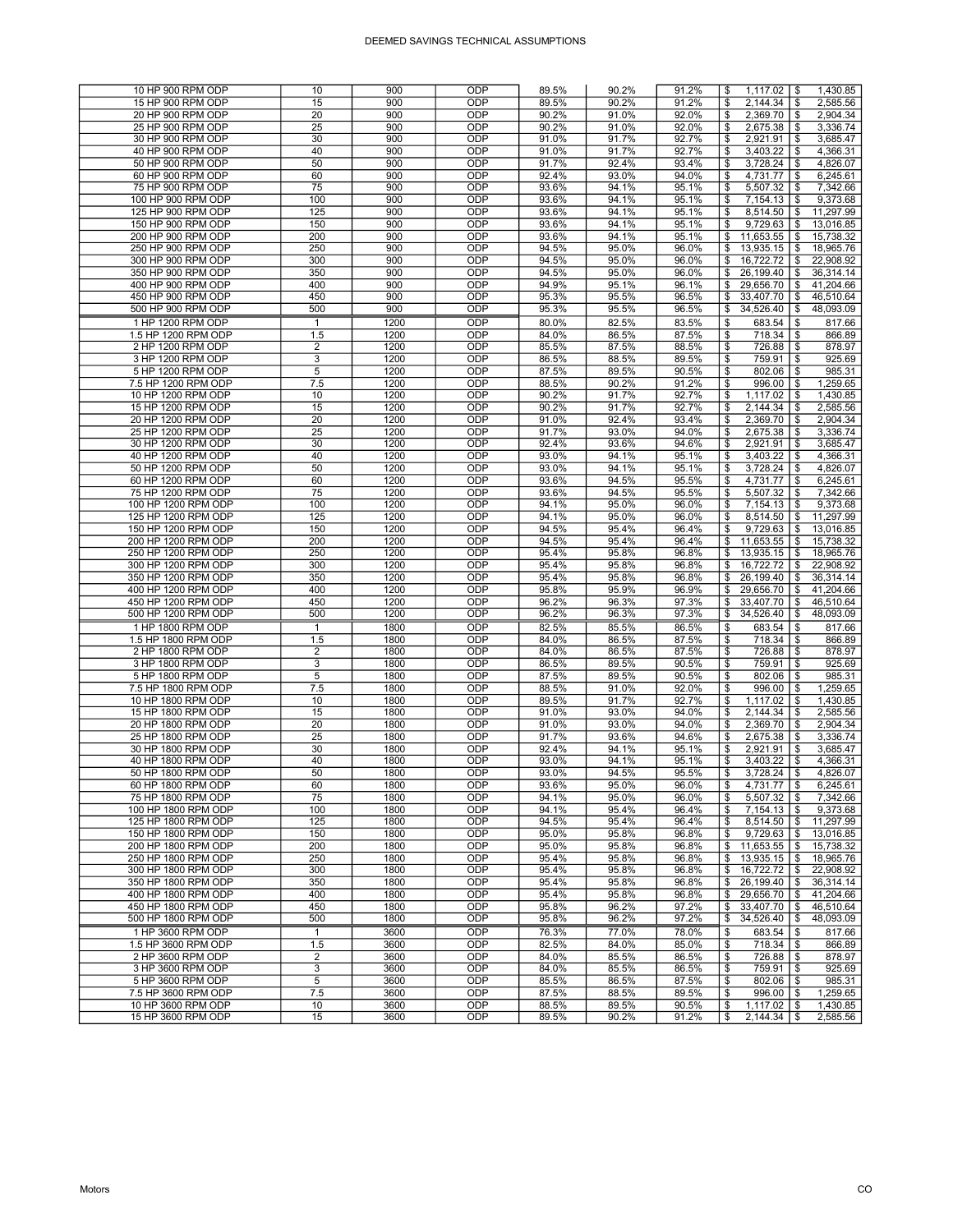| 20 HP 3600 RPM ODP   | 20             | 3600 | ODP         | 90.2% | 91.0% | 92.0% | 2,369.70<br>2,904.34<br>\$<br>\$                  |
|----------------------|----------------|------|-------------|-------|-------|-------|---------------------------------------------------|
| 25 HP 3600 RPM ODP   | 25             | 3600 | ODP         | 91.0% | 91.7% | 92.7% | \$<br>2,675.38<br>\$<br>3,336.74                  |
| 30 HP 3600 RPM ODP   | 30             | 3600 | ODP         | 91.0% | 91.7% | 92.7% | 2,921.91<br>3,685.47<br>\$<br>\$                  |
| 40 HP 3600 RPM ODP   | 40             | 3600 | ODP         | 91.7% | 92.4% | 93.4% | \$<br>3,403.22<br>4.366.31<br>\$                  |
| 50 HP 3600 RPM ODP   | 50             | 3600 | ODP         | 92.4% | 93.0% | 94.0% | 4,826.07<br>\$<br>3,728.24<br>\$                  |
| 60 HP 3600 RPM ODP   | 60             | 3600 | ODP         | 93.0% | 93.6% | 94.6% | 4,731.77<br>6,245.61<br>\$<br>\$                  |
| 75 HP 3600 RPM ODP   | 75             | 3600 | ODP         | 93.0% | 93.6% | 94.6% | \$<br>5,507.32<br>7,342.66<br>\$                  |
| 100 HP 3600 RPM ODP  | 100            | 3600 | ODP         | 93.0% | 93.6% | 94.6% | 7,154.13<br>\$<br>9,373.68<br>\$                  |
| 125 HP 3600 RPM ODP  | 125            | 3600 | ODP         | 93.6% | 94.1% | 95.1% | \$<br>8,514.50<br>11,297.99<br>\$                 |
| 150 HP 3600 RPM ODP  | 150            | 3600 | ODP         | 93.6% | 94.1% | 95.1% | 9,729.63<br>13,016.85<br>\$<br>\$                 |
| 200 HP 3600 RPM ODP  | 200            | 3600 | ODP         | 94.5% | 95.0% | 96.0% | \$<br>11,653.55<br>15,738.32<br>\$                |
| 250 HP 3600 RPM ODP  | 250            | 3600 | ODP         | 94.5% | 95.0% | 96.0% | \$<br>13,935.15<br>\$<br>18,965.76                |
| 300 HP 3600 RPM ODP  | 300            | 3600 | ODP         | 95.0% | 95.4% | 96.4% | 16,722.72<br>22,908.92<br>\$<br>\$                |
| 350 HP 3600 RPM ODP  | 350            | 3600 | ODP         | 95.0% | 95.4% | 96.4% | \$<br>$\overline{26}$ , 199.40<br>\$<br>36,314.14 |
| 400 HP 3600 RPM ODP  | 400            | 3600 | ODP         | 95.4% | 95.8% | 96.8% | \$<br>29,656.70<br>41,204.66<br>\$                |
| 450 HP 3600 RPM ODP  | 450            | 3600 | ODP         | 95.8% | 96.2% | 97.2% | 33,407.70<br>46,510.64<br>\$<br>\$                |
| 500 HP 3600 RPM ODP  | 500            | 3600 | ODP         | 95.8% | 96.2% | 97.2% | \$<br>34,526.40<br>\$<br>48,093.09                |
|                      |                |      |             |       |       |       |                                                   |
| 1 HP 900 RPM TEFC    | $\mathbf{1}$   | 900  | <b>TEFC</b> | 74.0% | 75.5% | 76.5% | 683.54<br>817.66<br>\$<br>\$                      |
| 1.5 HP 900 RPM TEFC  | 1.5            | 900  | <b>TEFC</b> | 77.0% | 78.5% | 79.5% | 718.34<br>866.89<br>\$<br>\$                      |
| 2 HP 900 RPM TEFC    | 2              | 900  | <b>TEFC</b> | 82.5% | 84.0% | 85.0% | \$<br>726.88<br>\$<br>878.97                      |
| 3 HP 900 RPM TEFC    | 3              | 900  | <b>TEFC</b> | 84.0% | 85.5% | 86.5% | \$<br>925.69<br>\$<br>759.91                      |
| 5 HP 900 RPM TEFC    | 5              | 900  | <b>TEFC</b> | 85.5% | 86.5% | 87.5% | 802.06<br>\$<br>\$<br>985.31                      |
| 7.5 HP 900 RPM TEFC  | 7.5            | 900  | <b>TEFC</b> | 85.5% | 86.5% | 87.5% | 996.00<br>1,259.65<br>\$<br>\$                    |
| 10 HP 900 RPM TEFC   | 10             | 900  | <b>TEFC</b> | 88.5% | 89.5% | 90.5% | \$<br>1,117.02<br>\$<br>1,430.85                  |
| 15 HP 900 RPM TEFC   | 15             | 900  | <b>TEFC</b> | 88.5% | 89.5% | 90.5% | \$<br>2,144.34<br>2,585.56<br>\$                  |
| 20 HP 900 RPM TEFC   | 20             | 900  | <b>TEFC</b> | 89.5% | 90.2% | 91.2% | 2,369.70<br>2,904.34<br>\$<br>-\$                 |
| 25 HP 900 RPM TEFC   | 25             | 900  | <b>TEFC</b> | 89.5% | 90.2% | 91.2% | 3.336.74<br>\$<br>2,675.38<br>\$                  |
| 30 HP 900 RPM TEFC   | 30             | 900  | <b>TEFC</b> | 91.0% | 91.7% | 92.7% | 2,921.91<br>\$<br>\$<br>3,685.47                  |
| 40 HP 900 RPM TEFC   | 40             | 900  | <b>TEFC</b> | 91.0% | 91.7% | 92.7% | 3,403.22<br>4,366.31<br>\$<br>\$                  |
| 50 HP 900 RPM TEFC   | 50             | 900  | <b>TEFC</b> | 91.7% | 92.4% | 93.4% | \$<br>3,728.24<br>\$<br>4,826.07                  |
| 60 HP 900 RPM TEFC   | 60             | 900  | <b>TEFC</b> | 91.7% | 92.4% | 93.4% | \$<br>4,731.77<br>\$<br>6,245.61                  |
| 75 HP 900 RPM TEFC   | 75             | 900  | <b>TEFC</b> | 93.0% | 93.6% | 94.6% | \$<br>5,507.32<br>7,342.66<br>\$                  |
| 100 HP 900 RPM TEFC  | 100            | 900  | <b>TEFC</b> | 93.0% | 93.6% | 94.6% | 9,373.68<br>\$<br>7.154.13<br>\$                  |
| 125 HP 900 RPM TEFC  | 125            | 900  | <b>TEFC</b> | 93.6% | 94.1% | 95.1% | \$<br>8,514.50<br>\$<br>11,297.99                 |
| 150 HP 900 RPM TEFC  | 150            | 900  | <b>TEFC</b> | 93.6% | 94.1% | 95.1% | 9,729.63<br>\$<br>13,016.85<br>\$                 |
| 200 HP 900 RPM TEFC  | 200            | 900  | <b>TEFC</b> | 94.1% | 94.5% | 95.5% | 11,653.55<br>15.738.32<br>\$<br>\$                |
| 250 HP 900 RPM TEFC  | 250            | 900  | <b>TEFC</b> | 94.5% | 95.0% | 96.0% | 18,965.76<br>\$<br>13,935.15<br>\$                |
| 300 HP 900 RPM TEFC  | 300            | 900  | <b>TEFC</b> | 95.0% | 95.8% | 96.8% | 16,722.72<br>22,908.92<br>\$<br>\$                |
| 350 HP 900 RPM TEFC  | 350            | 900  | <b>TEFC</b> | 95.0% | 95.8% | 96.8% | 26,199.40<br>36,314.14<br>\$<br>\$                |
| 400 HP 900 RPM TEFC  | 400            | 900  | <b>TEFC</b> | 95.0% | 95.8% | 96.8% | 29,656.70<br>41,204.66<br>\$<br>\$                |
| 450 HP 900 RPM TEFC  | 450            | 900  | <b>TEFC</b> | 95.0% | 95.8% | 96.8% | \$<br>33,407.70<br>\$<br>46,510.64                |
| 500 HP 900 RPM TEFC  | 500            | 900  | <b>TEFC</b> | 95.0% | 95.8% | 96.8% | \$<br>34,526.40<br>\$<br>48,093.09                |
| 1 HP 1200 RPM TEFC   | $\mathbf{1}$   | 1200 | <b>TEFC</b> | 80.0% | 82.5% | 83.5% | \$<br>683.54<br>817.66<br>\$                      |
| 1.5 HP 1200 RPM TEFC | 1.5            | 1200 | <b>TEFC</b> | 85.5% | 87.5% | 88.5% | \$<br>866.89<br>718.34<br>\$                      |
| 2 HP 1200 RPM TEFC   | 2              | 1200 | <b>TEFC</b> | 86.5% | 88.5% | 89.5% | 878.97<br>\$<br>726.88<br>\$                      |
| 3 HP 1200 RPM TEFC   | 3              | 1200 | <b>TEFC</b> | 87.5% | 89.5% | 90.5% | \$<br>759.91<br>925.69<br>\$                      |
| 5 HP 1200 RPM TEFC   | 5              | 1200 | <b>TEFC</b> | 87.5% | 89.5% | 90.5% | \$<br>802.06<br>\$<br>985.31                      |
| 7.5 HP 1200 RPM TEFC | 7.5            | 1200 | <b>TEFC</b> | 89.5% | 91.0% | 92.0% | \$<br>996.00<br>1,259.65<br>\$                    |
| 10 HP 1200 RPM TEFC  | 10             | 1200 | <b>TEFC</b> | 89.5% | 91.0% | 92.0% | 1,117.02<br>\$<br>1,430.85<br>\$                  |
| 15 HP 1200 RPM TEFC  | 15             | 1200 | <b>TEFC</b> | 90.2% | 91.7% | 92.7% | 2,144.34<br>\$<br>\$<br>2,585.56                  |
| 20 HP 1200 RPM TEFC  | 20             | 1200 | <b>TEFC</b> | 90.2% | 91.7% | 92.7% | 2,369.70<br>\$<br>\$<br>2,904.34                  |
| 25 HP 1200 RPM TEFC  | 25             | 1200 | <b>TEFC</b> | 91.7% | 93.0% | 94.0% | 2,675.38<br>3,336.74<br>\$<br>\$                  |
| 30 HP 1200 RPM TEFC  | 30             | 1200 | <b>TEFC</b> | 91.7% | 93.0% | 94.0% | \$<br>2,921.91<br>\$<br>3,685.47                  |
| 40 HP 1200 RPM TEFC  | 40             | 1200 | <b>TEFC</b> | 93.0% | 94.1% | 95.1% | \$<br>3,403.22<br>4,366.31<br>\$                  |
| 50 HP 1200 RPM TEFC  | 50             | 1200 | <b>TEFC</b> | 93.0% | 94.1% | 95.1% | 3,728.24<br>\$<br>\$<br>4,826.07                  |
| 60 HP 1200 RPM TEFC  | 60             | 1200 | <b>TEFC</b> | 93.6% | 94.5% | 95.5% | \$<br>4,731.77<br>\$<br>6,245.61                  |
| 75 HP 1200 RPM TEFC  | 75             | 1200 | <b>TEFC</b> | 93.6% | 94.5% | 95.5% | \$<br>5,507.32<br>\$<br>7,342.66                  |
| 100 HP 1200 RPM TEFC | 100            | 1200 | <b>TEFC</b> | 94.1% | 95.0% | 96.0% | $7,154.13$ \\$<br>9,373.68<br>\$                  |
| 125 HP 1200 RPM TEFC | 125            | 1200 | <b>TEFC</b> | 94.1% | 95.0% | 96.0% | 11,297.99<br>8,514.50<br>\$<br>\$                 |
| 150 HP 1200 RPM TEFC | 150            | 1200 | <b>TEFC</b> | 95.0% | 95.8% | 96.8% | 9,729.63<br>\$<br>\$<br>13,016.85                 |
| 200 HP 1200 RPM TEFC | 200            | 1200 | <b>TEFC</b> | 95.0% | 95.8% | 96.8% | 11,653.55<br>15,738.32<br>\$<br>\$                |
| 250 HP 1200 RPM TEFC | 250            | 1200 | <b>TEFC</b> | 95.0% | 95.8% | 96.8% | 18,965.76<br>13,935.15<br>\$<br>\$                |
| 300 HP 1200 RPM TEFC | 300            | 1200 | <b>TEFC</b> | 95.0% | 95.8% | 96.8% | \$<br>16,722.72<br>\$<br>22,908.92                |
| 350 HP 1200 RPM TEFC | 350            | 1200 | <b>TEFC</b> | 95.0% | 95.8% | 96.8% | \$<br>36,314.14<br>26,199.40<br>\$                |
| 400 HP 1200 RPM TEFC | 400            | 1200 | <b>TEFC</b> | 95.0% | 95.8% | 96.8% | \$<br>29,656.70<br>\$<br>41,204.66                |
| 450 HP 1200 RPM TEFC | 450            | 1200 | <b>TEFC</b> | 95.0% | 95.8% | 96.8% | 46,510.64<br>\$<br>33,407.70<br>\$                |
| 500 HP 1200 RPM TEFC | 500            | 1200 | <b>TEFC</b> | 95.0% | 95.8% | 96.8% | \$<br>34,526.40<br>\$<br>48,093.09                |
| 1 HP 1800 RPM TEFC   | $\mathbf{1}$   | 1800 | <b>TEFC</b> | 82.5% | 85.5% | 86.5% | \$<br>683.54<br>\$<br>817.66                      |
| 1.5 HP 1800 RPM TEFC | 1.5            | 1800 | <b>TEFC</b> | 84.0% | 86.5% | 87.5% | \$<br>\$<br>866.89<br>718.34                      |
| 2 HP 1800 RPM TEFC   | $\overline{2}$ | 1800 | <b>TEFC</b> | 84.0% | 86.5% | 87.5% | \$<br>$\mathfrak s$<br>726.88<br>878.97           |
| 3 HP 1800 RPM TEFC   | 3              | 1800 | <b>TEFC</b> | 87.5% | 89.5% | 90.5% | \$<br>759.91<br>\$<br>925.69                      |
| 5 HP 1800 RPM TEFC   | 5              | 1800 | <b>TEFC</b> | 87.5% | 89.5% | 90.5% | \$<br>802.06<br>\$<br>985.31                      |
| 7.5 HP 1800 RPM TEFC | 7.5            | 1800 | <b>TEFC</b> | 89.5% | 91.7% | 92.7% | \$<br>996.00<br>\$<br>1.259.65                    |
| 10 HP 1800 RPM TEFC  | 10             | 1800 | <b>TEFC</b> | 89.5% | 91.7% | 92.7% | \$<br>1,117.02<br>\$<br>1,430.85                  |
| 15 HP 1800 RPM TEFC  | 15             | 1800 | <b>TEFC</b> | 91.0% | 92.4% | 93.4% | \$<br>2,144.34<br>\$<br>2,585.56                  |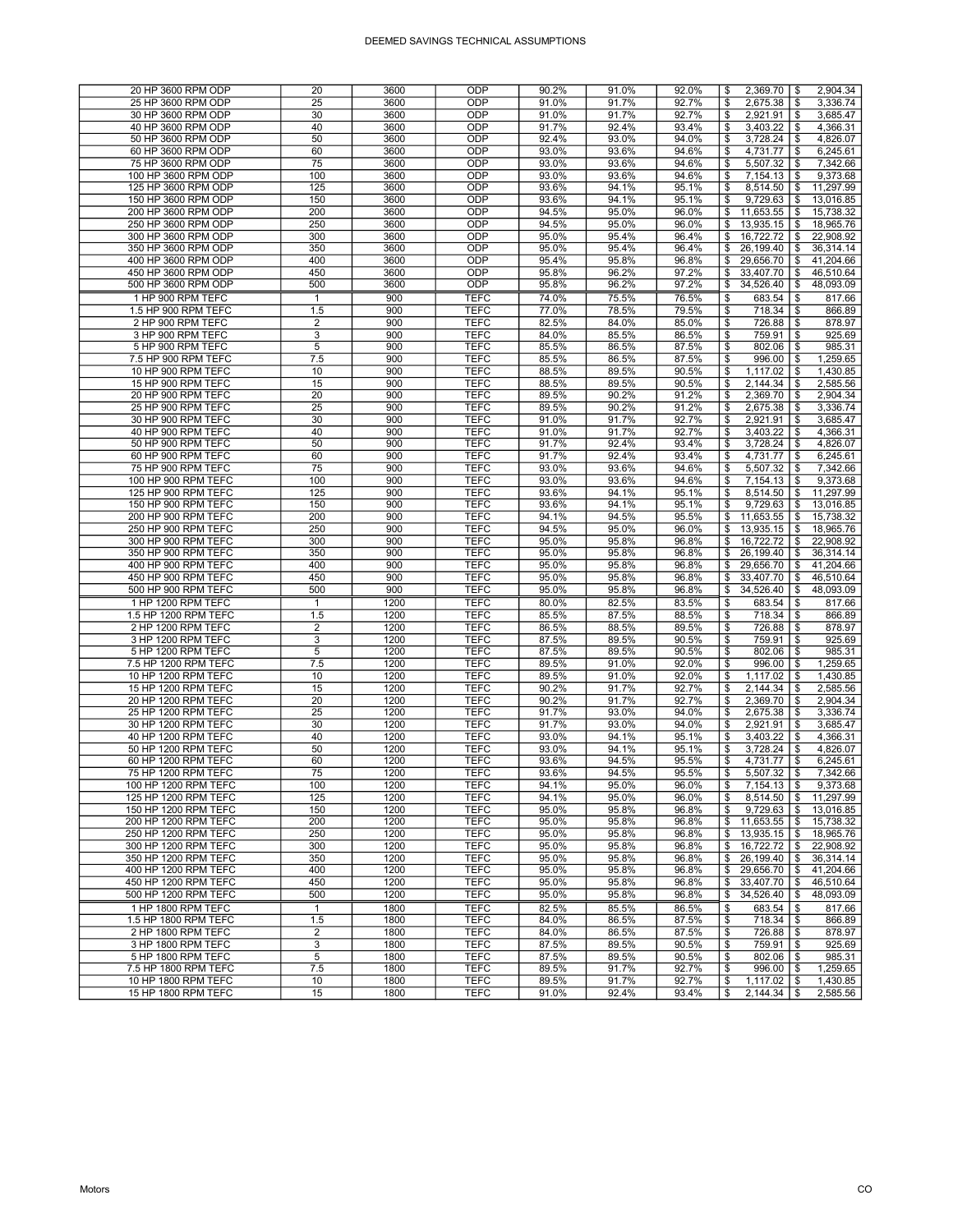| 20 HP 1800 RPM TEFC  | 20             | 1800 | <b>TEFC</b> | 91.0% | 93.0% | 94.0% | \$. | $2,369.70$ \$ |      | 2,904.34  |
|----------------------|----------------|------|-------------|-------|-------|-------|-----|---------------|------|-----------|
| 25 HP 1800 RPM TEFC  | 25             | 1800 | <b>TEFC</b> | 92.4% | 93.6% | 94.6% | \$  | 2,675.38      | - \$ | 3,336.74  |
| 30 HP 1800 RPM TEFC  | 30             | 1800 | <b>TEFC</b> | 92.4% | 93.6% | 94.6% | \$  | $2,921.91$ \$ |      | 3.685.47  |
| 40 HP 1800 RPM TEFC  | 40             | 1800 | <b>TEFC</b> | 93.0% | 94.1% | 95.1% | \$  |               |      | 4.366.31  |
| 50 HP 1800 RPM TEFC  | 50             | 1800 | <b>TEFC</b> | 93.0% | 94.5% | 95.5% | \$  | $3,728.24$ \$ |      | 4,826.07  |
| 60 HP 1800 RPM TEFC  | 60             | 1800 | <b>TEFC</b> | 93.6% | 95.0% | 96.0% | \$  | 4.731.77      | \$   | 6,245.61  |
| 75 HP 1800 RPM TEFC  | 75             | 1800 | <b>TEFC</b> | 94.1% | 95.4% | 96.4% | \$  | 5,507.32      | - \$ | 7,342.66  |
| 100 HP 1800 RPM TEFC | 100            | 1800 | <b>TEFC</b> | 94.5% | 95.4% | 96.4% | \$  | $7,154.13$ \$ |      | 9.373.68  |
| 125 HP 1800 RPM TEFC | 125            | 1800 | <b>TEFC</b> | 94.5% | 95.4% | 96.4% | \$  | 8,514.50      | - \$ | 11,297.99 |
| 150 HP 1800 RPM TEFC | 150            | 1800 | <b>TEFC</b> | 95.0% | 95.8% | 96.8% | \$  | 9,729.63      | \$   | 13,016.85 |
| 200 HP 1800 RPM TEFC | 200            | 1800 | <b>TEFC</b> | 95.0% | 96.2% | 97.2% | \$  | 11,653.55     | \$   | 15,738.32 |
| 250 HP 1800 RPM TEFC | 250            | 1800 | <b>TEFC</b> | 95.0% | 96.2% | 97.2% |     | 13,935.15     | - \$ | 18,965.76 |
| 300 HP 1800 RPM TEFC | 300            | 1800 | <b>TEFC</b> | 95.4% | 96.2% | 97.2% |     | 16,722.72     | \$   | 22,908.92 |
| 350 HP 1800 RPM TEFC | 350            | 1800 | <b>TEFC</b> | 95.4% | 96.2% | 97.2% |     | 26,199.40     | - \$ | 36,314.14 |
| 400 HP 1800 RPM TEFC | 400            | 1800 | <b>TEFC</b> | 95.4% | 96.2% | 97.2% |     | 29,656.70     | - \$ | 41,204.66 |
| 450 HP 1800 RPM TEFC | 450            | 1800 | <b>TEFC</b> | 95.4% | 96.2% | 97.2% | \$  | 33,407.70     | - \$ | 46,510.64 |
| 500 HP 1800 RPM TEFC | 500            | 1800 | <b>TEFC</b> | 95.8% | 96.2% | 97.2% | \$  | 34,526.40     | - \$ | 48,093.09 |
| 1 HP 3600 RPM TEFC   | $\mathbf{1}$   | 3600 | <b>TEFC</b> | 75.5% | 77.0% | 78.0% | \$  | 683.54        | S    | 817.66    |
| 1.5 HP 3600 RPM TEFC | 1.5            | 3600 | <b>TEFC</b> | 82.5% | 84.0% | 85.0% | \$  | 718.34        | l \$ | 866.89    |
| 2 HP 3600 RPM TEFC   | $\overline{2}$ | 3600 | <b>TEFC</b> | 84.0% | 85.5% | 86.5% | \$  | 726.88        | - \$ | 878.97    |
| 3 HP 3600 RPM TEFC   | 3              | 3600 | <b>TEFC</b> | 85.5% | 86.5% | 87.5% | \$  | 759.91        | l s  | 925.69    |
| 5 HP 3600 RPM TEFC   | $\overline{5}$ | 3600 | <b>TEFC</b> | 87.5% | 88.5% | 89.5% | \$  | 802.06        | - \$ | 985.31    |
| 7.5 HP 3600 RPM TEFC | 7.5            | 3600 | <b>TEFC</b> | 88.5% | 89.5% | 90.5% | \$  | 996.00        | l \$ | 1,259.65  |
| 10 HP 3600 RPM TEFC  | 10             | 3600 | <b>TEFC</b> | 89.5% | 90.2% | 91.2% | \$  | 1,117.02      | - \$ | 1,430.85  |
| 15 HP 3600 RPM TEFC  | 15             | 3600 | <b>TEFC</b> | 90.2% | 91.0% | 92.0% | \$  | 2,144.34      | - \$ | 2.585.56  |
| 20 HP 3600 RPM TEFC  | 20             | 3600 | <b>TEFC</b> | 90.2% | 91.0% | 92.0% | \$  | 2,369.70      | - \$ | 2,904.34  |
| 25 HP 3600 RPM TEFC  | 25             | 3600 | <b>TEFC</b> | 91.0% | 91.7% | 92.7% | \$  | 2,675.38      | - \$ | 3,336.74  |
| 30 HP 3600 RPM TEFC  | 30             | 3600 | <b>TEFC</b> | 91.0% | 91.7% | 92.7% | \$  | 2,921.91      | - \$ | 3,685.47  |
| 40 HP 3600 RPM TEFC  | 40             | 3600 | <b>TEFC</b> | 91.7% | 92.4% | 93.4% | \$  | 3,403.22      | - \$ | 4,366.31  |
| 50 HP 3600 RPM TEFC  | 50             | 3600 | <b>TEFC</b> | 92.4% | 93.0% | 94.0% | \$  | $3,728.24$ \$ |      | 4,826.07  |
| 60 HP 3600 RPM TEFC  | 60             | 3600 | <b>TEFC</b> | 93.0% | 93.6% | 94.6% | \$  | 4.731.77      | - \$ | 6,245.61  |
| 75 HP 3600 RPM TEFC  | 75             | 3600 | <b>TEFC</b> | 93.0% | 93.6% | 94.6% | \$  | 5,507.32      | l \$ | 7,342.66  |
| 100 HP 3600 RPM TEFC | 100            | 3600 | <b>TEFC</b> | 93.6% | 94.1% | 95.1% | \$  | 7,154.13      | - \$ | 9,373.68  |
| 125 HP 3600 RPM TEFC | 125            | 3600 | <b>TEFC</b> | 94.5% | 95.0% | 96.0% | \$  | 8,514.50      | \$   | 11.297.99 |
| 150 HP 3600 RPM TEFC | 150            | 3600 | <b>TEFC</b> | 94.5% | 95.0% | 96.0% | \$  | 9,729.63      | - \$ | 13,016.85 |
| 200 HP 3600 RPM TEFC | 200            | 3600 | <b>TEFC</b> | 95.0% | 95.4% | 96.4% | \$  | 11,653.55     | - \$ | 15,738.32 |
| 250 HP 3600 RPM TEFC | 250            | 3600 | <b>TEFC</b> | 95.4% | 95.8% | 96.8% | \$  | 13,935.15     | \$   | 18,965.76 |
| 300 HP 3600 RPM TEFC | 300            | 3600 | <b>TEFC</b> | 95.4% | 95.8% | 96.8% | \$  | 16,722.72     | \$   | 22.908.92 |
| 350 HP 3600 RPM TEFC | 350            | 3600 | <b>TEFC</b> | 95.4% | 95.8% | 96.8% | \$  | 26,199.40     | -S   | 36,314.14 |
| 400 HP 3600 RPM TEFC | 400            | 3600 | <b>TEFC</b> | 95.4% | 95.8% | 96.8% |     | 29,656.70     | - \$ | 41,204.66 |
| 450 HP 3600 RPM TEFC | 450            | 3600 | <b>TEFC</b> | 95.4% | 95.8% | 96.8% |     | 33,407.70     | - \$ | 46,510.64 |
| 500 HP 3600 RPM TEFC | 500            | 3600 | <b>TEFC</b> | 95.4% | 95.8% | 96.8% | \$  | 34.526.40     | \$   | 48.093.09 |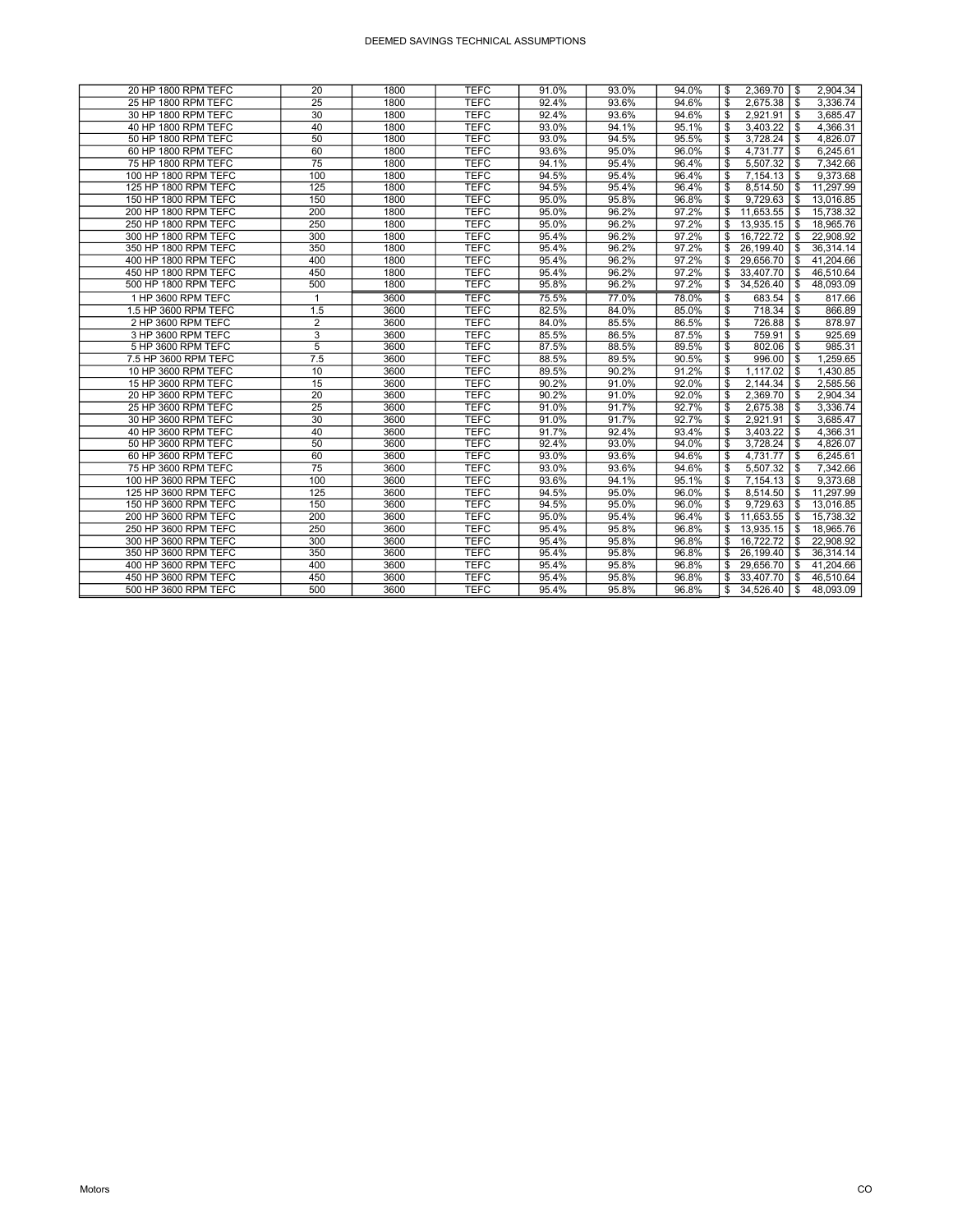## Table 15.7 Incremental Costs for VFDs (Derived from customer invoices)

| <b>HP</b>      | <b>VFDs</b> | <b>Switched</b><br><b>Reluctance Motor</b> | <b>EC Motor</b> |
|----------------|-------------|--------------------------------------------|-----------------|
| 1              | \$2,182.10  | \$1,034.00                                 | \$2,588.78      |
| $\overline{2}$ | \$2,493.50  | \$1,073.00                                 | \$2,752.19      |
| $\overline{2}$ | \$2,741.03  | \$1,132.00                                 | \$2,915.60      |
| 3              | \$3,132.19  | \$1,282.00                                 | \$3,388.43      |
| 5              | \$3.705.41  | \$2,271.00                                 | \$3,594.60      |
| 8              | \$4,234.18  | \$3,030.00                                 | \$4,592.88      |
| 10             | \$4,654.52  | \$3,500.00                                 | \$5,648.33      |
| 15             | \$5,318.74  | \$4,619.00                                 | <b>NA</b>       |
| 20             | \$5,846.74  | \$5,409.00                                 | <b>NA</b>       |
| 25             | \$6.292.12  | <b>NA</b>                                  | <b>NA</b>       |
| 30             | \$6,681.09  | <b>NA</b>                                  | <b>NA</b>       |
| 40             | \$7,344,33  | <b>NA</b>                                  | <b>NA</b>       |
| 50             | \$7,903.80  | <b>NA</b>                                  | <b>NA</b>       |
| 60             | \$8,392.40  | <b>NA</b>                                  | <b>NA</b>       |
| 75             | \$9,031.71  | <b>NA</b>                                  | <b>NA</b>       |
| 100            | \$9,928.29  | <b>NA</b>                                  | <b>NA</b>       |
| 125            | \$10,684.59 | <b>NA</b>                                  | <b>NA</b>       |
| 150            | \$11,345.11 | <b>NA</b>                                  | <b>NA</b>       |
| 200            | \$12.471.35 | <b>NA</b>                                  | <b>NA</b>       |

# Table 15.8 Average Motor Efficiency (Derived From Past Participation)

| <b>HP</b>      | <b>EPACT</b> | <b>NEMA</b> | <b>NEMA +1%</b> | <b>Switched</b> |
|----------------|--------------|-------------|-----------------|-----------------|
|                |              |             |                 | Reluctance      |
| 1              | 81.4%        | 84.1%       | 85.1%           | 86.7%           |
| 1.5            | 83.7%        | 86.1%       | 87.1%           | 87.7%           |
| 2              | 84.1%        | 86.4%       | 87.4%           | 89.6%           |
| $\overline{3}$ | 86.5%        | 88.9%       | 89.9%           | 91.5%           |
| 5              | 87.4%        | 89.2%       | 90.2%           | 92.6%           |
| 7.5            | 88.7%        | 90.9%       | 91.9%           | 93.8%           |
| 10             | 89.4%        | 91.4%       | 92.4%           | 93.6%           |
| 15             | 90.8%        | 92.4%       | 93.4%           | 93.6%           |
| 20             | 90.9%        | 92.8%       | 93.8%           | 94.0%           |
| 25             | 91.8%        | 93.3%       | 94.3%           | <b>NA</b>       |
| 30             | 92.2%        | 93.5%       | 94.5%           | <b>NA</b>       |
| 40             | 92.8%        | 93.8%       | 94.8%           | <b>NA</b>       |
| 50             | 92.9%        | 94.3%       | 95.3%           | <b>NA</b>       |
| 60             | 93.5%        | 94.6%       | 95.6%           | <b>NA</b>       |
| 75             | 93.9%        | 95.0%       | 96.0%           | <b>NA</b>       |
| 100            | 94.2%        | 95.2%       | 96.2%           | <b>NA</b>       |
| 125            | 94.4%        | 95.3%       | 96.3%           | <b>NA</b>       |
| 150            | 94.9%        | 95.6%       | 96.6%           | <b>NA</b>       |
| 200            | 94.9%        | 95.8%       | 96.8%           | <b>NA</b>       |
| 250            | 95.0%        | 95.8%       | 96.8%           | <b>NA</b>       |
| 300            | 95.4%        | 95.8%       | 96.8%           | <b>NA</b>       |
| 350            | 95.4%        | 96.0%       | 97.0%           | <b>NA</b>       |
| 400            | 95.4%        | 96.2%       | 97.2%           | <b>NA</b>       |
| 450            | 95.6%        | 96.2%       | 97.2%           | <b>NA</b>       |
| 500            | 95.8%        | 96.2%       | 97.2%           | NA              |

# Table 14.9 VFD Energy Savings Factors <sup>6</sup>

| Application                           | <b>ESF</b> |
|---------------------------------------|------------|
| Pumps                                 |            |
| Hot Water Pump                        | 0.333      |
| Chiller Water or Condensor Water Pump | 0.333      |
| Industrial                            | 0.333      |
| Other                                 | 0.333      |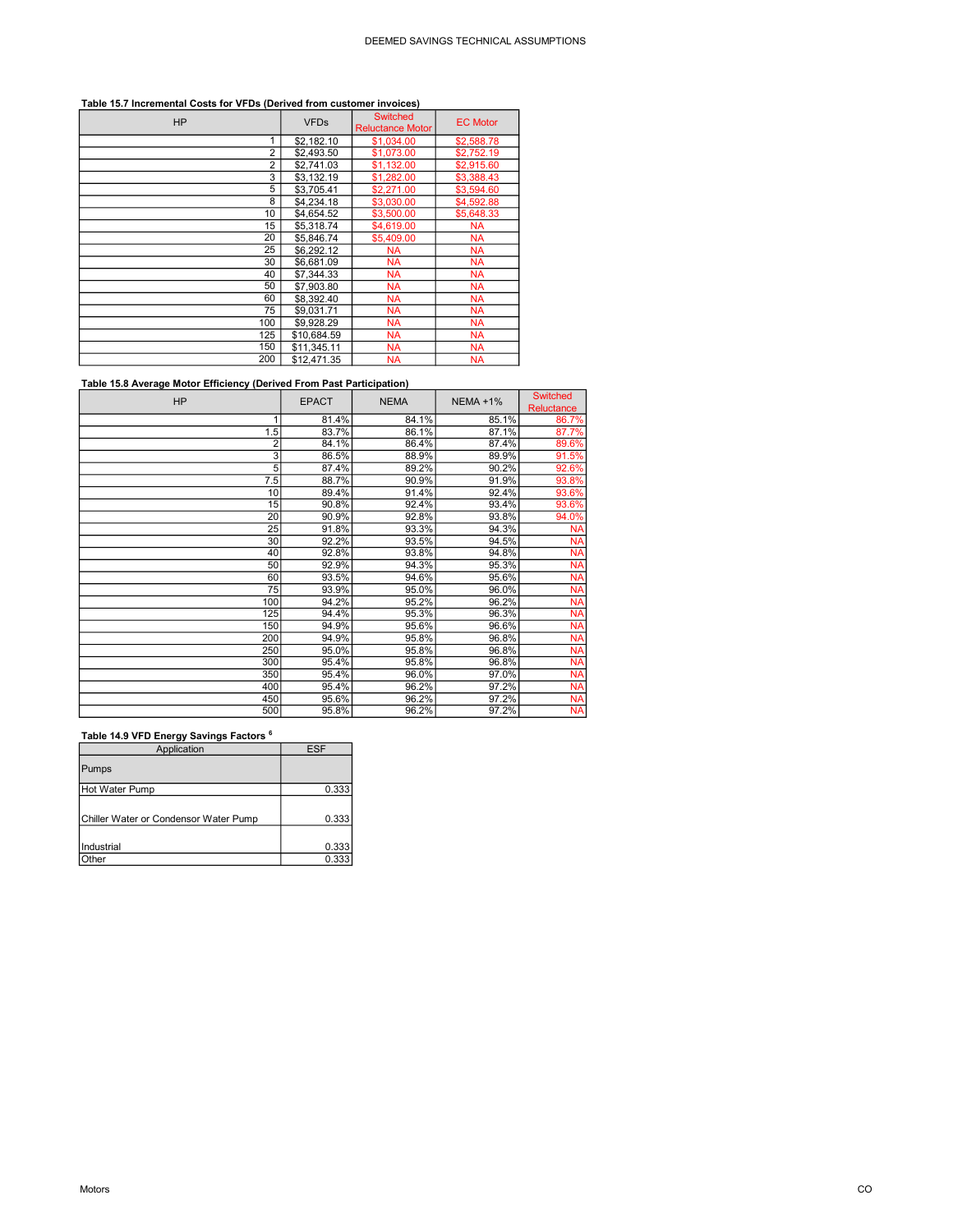| Program               | <b>Measure Group</b>                                        | <b>Measure</b><br>Lifetime<br>(years) | Rebate<br>Amount (\$) | <b>Incremental Cost</b><br>(S) | Annual<br>Customer<br>kWh<br><b>Savings</b><br>(kWh/yr) | Annual<br>Customer<br>Peak<br>Coincident<br>Demand<br><b>Savings</b><br>(PCkW) | Gas<br><b>Savings</b><br>(Dth) | Non-Energy<br><b>O&amp;M</b><br>Savings (\$) | <b>Electric</b><br><b>NTG (%)</b> | <b>Gas NTG</b><br>(%) | (%)  | Install Rate 2021 Electric 2022 Electric<br><b>Units</b> | <b>Units</b>             | <b>2021 Gas</b><br><b>Units</b> | <b>2022 Gas</b><br><b>Units</b> |
|-----------------------|-------------------------------------------------------------|---------------------------------------|-----------------------|--------------------------------|---------------------------------------------------------|--------------------------------------------------------------------------------|--------------------------------|----------------------------------------------|-----------------------------------|-----------------------|------|----------------------------------------------------------|--------------------------|---------------------------------|---------------------------------|
| <b>HVAC+R Systems</b> | <b>Air-Cooled Chillers</b>                                  |                                       | \$0                   | SO.                            | $\overline{0}$                                          | 0.000                                                                          | 0.0                            | \$0.00                                       | 100%                              | 100%                  | 100% | $\mathbf{0}$                                             | $\Omega$                 | $\mathbf{0}$                    | $\mathbf{0}$                    |
| <b>HVAC+R Systems</b> | <b>Anti-Sweat Heater Controls</b>                           | $\blacktriangleleft$                  | \$0                   | SO.                            | $\circ$                                                 | 0.000                                                                          | 0.0                            | \$0.00                                       | 100%                              | 100%                  | 100% | $\mathbf{0}$                                             | $\mathbf{0}$             | $\mathbf{0}$                    | $\mathbf{0}$                    |
| <b>HVAC+R Systems</b> | <b>Boiler</b>                                               | $\blacktriangleleft$                  | \$0                   | SO.                            | $\Omega$                                                | 0.000                                                                          | 0.0                            | \$0.00                                       | 100%                              | 100%                  | 100% | $\mathbf{0}$                                             | $\Omega$                 | $\mathbf{0}$                    | $\mathbf{0}$                    |
| <b>HVAC+R Systems</b> | <b>Boiler Controls</b>                                      | 1                                     | \$0                   | SO.                            | $\circ$                                                 | 0.000                                                                          | 0.0                            | \$0.00                                       | 100%                              | 100%                  | 100% | $\mathbf 0$                                              | $\mathbf 0$              | $\mathbf 0$                     | $\mathbf 0$                     |
| <b>HVAC+R Systems</b> | <b>Centrifugal Chillers</b>                                 |                                       | \$0                   | SO.                            | $\sqrt{2}$                                              | 0.000                                                                          | 0 <sub>0</sub>                 | \$0.00                                       | 100%                              | 100%                  | 100% | $\mathbf 0$                                              | $\Omega$                 | $\Omega$                        | $\mathbf 0$                     |
| <b>HVAC+R Systems</b> | <b>Cooling Engineering Study</b>                            |                                       | SO <sub>2</sub>       | SO.                            | $\Omega$                                                | 0.000                                                                          | 0.0                            | \$0.00                                       | 100%                              | 100%                  | 100% | $\mathbf{0}$                                             | $\mathbf{0}$             | $\Omega$                        | $\mathbf{0}$                    |
| <b>HVAC+R Systems</b> | <b>Custom Cooling Project</b>                               | 19                                    | \$26,286              | \$78,509                       | 101,583                                                 | 54.853                                                                         | 0.0                            | \$1,560.43                                   | 87%                               | 87%                   | 100% | $\overline{\phantom{a}}$                                 | $\overline{\phantom{a}}$ | $\mathbf{0}$                    | $\mathbf{0}$                    |
| <b>HVAC+R Systems</b> | <b>Custom Heating Project</b>                               | 17                                    | \$3,808               | \$39,849                       | $\Omega$                                                | 0.000                                                                          | 952.1                          | \$238.58                                     | 87%                               | 87%                   | 100% | $\mathbf{0}$                                             | $\Omega$                 | $\overline{\phantom{a}}$        | $\overline{2}$                  |
| <b>HVAC+R Systems</b> | <b>Custom Motors Project</b>                                | 16                                    | \$37,881              | \$161.177                      | 487.067                                                 | 71.041                                                                         | 0.0                            | \$880.50                                     | 87%                               | 87%                   | 100% | $\overline{2}$                                           | $\overline{2}$           | $\mathbf{0}$                    | $\mathbf{0}$                    |
| <b>HVAC+R Systems</b> | DEPACC                                                      | $\blacktriangleleft$                  | SO <sub>2</sub>       | SO.                            | $\overline{0}$                                          | 0.000                                                                          | 0.0                            | \$0.00                                       | 100%                              | 100%                  | 100% | $\Omega$                                                 | $\Omega$                 | $\Omega$                        | $\Omega$                        |
| <b>HVAC+R Systems</b> | <b>Destratification Fans</b>                                | 15                                    | \$2,000               | \$7,320                        | $\circ$                                                 | 0.000                                                                          | 87.8                           | \$0.00                                       | 100%                              | 100%                  | 100% | $\mathbf{0}$                                             | $\mathbf{0}$             | $\mathbf{1}$                    | $\mathbf{1}$                    |
| <b>HVAC+R Systems</b> | DX Units < 5.4 Tons                                         | 20                                    | \$0                   | \$369                          | 383                                                     | 0.276                                                                          | 0.0                            | \$0.00                                       | 89%                               | 89%                   | 100% | 379                                                      | 379                      | $\mathbf{0}$                    | $\mathbf{0}$                    |
| <b>HVAC+R Systems</b> | DX Units > 63.3 Tons                                        |                                       | S <sub>0</sub>        | SO.                            | $\Omega$                                                | 0.000                                                                          | 0.0                            | \$0.00                                       | 100%                              | 100%                  | 100% | $\mathbf{0}$                                             | $\mathbf{0}$             | $\mathbf{0}$                    | $\mathbf{0}$                    |
| <b>HVAC+R Systems</b> | DX Units 11.4 - 19.9 Tons                                   |                                       | \$0                   | \$O                            | $\Omega$                                                | 0.000                                                                          | 0.0                            | \$0.00                                       | 100%                              | 100%                  | 100% | $\Omega$                                                 | $\Omega$                 | $\Omega$                        | $\mathbf{0}$                    |
| <b>HVAC+R Systems</b> | DX Units 20 - 63.3 Tons                                     | $\blacktriangleleft$                  | \$0                   | SO.                            | $\Omega$                                                | 0.000                                                                          | 0.0                            | \$0.00                                       | 100%                              | 100%                  | 100% | $\pmb{0}$                                                | $\Omega$                 | $\mathbf{0}$                    | $\mathbf{0}$                    |
| <b>HVAC+R Systems</b> | DX Units 5.5 - 11.3 Tons                                    | $\blacktriangleleft$                  | SO <sub>2</sub>       | SO.                            | $\overline{0}$                                          | 0.000                                                                          | 0.0                            | \$0.00                                       | 100%                              | 100%                  | 100% | $\mathbf{0}$                                             | $\mathbf{0}$             | $\mathbf{0}$                    | $\Omega$                        |
| <b>HVAC+R Systems</b> | Fan Efficiency (FEI)                                        | 20                                    | \$294                 | \$553                          | 1.502                                                   | 0.230                                                                          | 0.0                            | \$0.00                                       | 100%                              | 100%                  | 100% | 70                                                       | 70                       | $\Omega$                        | $\mathbf{0}$                    |
| <b>HVAC+R Systems</b> | <b>Floating Head Pressure Controls</b>                      | 4                                     | \$0                   | SO.                            | $\Omega$                                                | 0.000                                                                          | 0.0                            | \$0.00                                       | 100%                              | 100%                  | 100% | $\mathbf{0}$                                             | $\mathbf{0}$             | $\mathbf{0}$                    | $\mathbf{0}$                    |
| <b>HVAC+R Systems</b> | <b>Food Service</b>                                         | 12                                    | \$500                 | \$3.150                        | $\Omega$                                                | 0.000                                                                          | 145.0                          | \$0.00                                       | 100%                              | 100%                  | 100% | $\mathbf{0}$                                             | $\Omega$                 | 10                              | 10 <sup>10</sup>                |
| <b>HVAC+R Systems</b> | <b>Fractional HP Circ. Pumps</b>                            |                                       | \$0                   | \$0                            | $\Omega$                                                | 0.000                                                                          | 0.0                            | \$0.00                                       | 100%                              | 100%                  | 100% | $\mathbf{0}$                                             | $\Omega$                 | $\mathbf{0}$                    | $\mathbf{0}$                    |
| <b>HVAC+R Systems</b> | <b>Fractional HP Fan Motors</b>                             | $\blacktriangleleft$                  | \$0                   | SO.                            | $\circ$                                                 | 0.000                                                                          | 0.0                            | \$0.00                                       | 100%                              | 100%                  | 100% | $\Omega$                                                 | $\Omega$                 | $\overline{0}$                  | $\mathbf{0}$                    |
| <b>HVAC+R Systems</b> | <b>Integrated Drives</b>                                    | $\blacktriangleleft$                  | \$0                   | SO <sub>1</sub>                | $\Omega$                                                | 0.000                                                                          | 0.0                            | \$0.00                                       | 100%                              | 100%                  | 100% | $\pmb{0}$                                                | $\mathbf{0}$             | $\mathbf 0$                     | $\pmb{\mathsf{o}}$              |
| <b>HVAC+R Systems</b> | Medium-temp Enclosed Reach-In Case                          | 4                                     | \$0                   | SO <sub>1</sub>                | $\sqrt{2}$                                              | 0.000                                                                          | 0.0                            | \$0.00                                       | 100%                              | 100%                  | 100% | $\mathbf 0$                                              | $\overline{0}$           | $\mathbf 0$                     | $\mathbf 0$                     |
| <b>HVAC+R Systems</b> | Mini-Split Air Conditioning - MS                            | $\blacktriangleleft$                  | \$0                   | SO <sub>1</sub>                | $\Omega$                                                | 0.000                                                                          | 0.0                            | \$0.00                                       | 100%                              | 100%                  | 100% | $\mathbf 0$                                              | $\mathbf{0}$             | $\overline{0}$                  | $\pmb{\mathsf{o}}$              |
| <b>HVAC+R Systems</b> | Mini-Split Heat Pump - MS                                   | $\overline{1}$                        | SO <sub>2</sub>       | SO.                            | $\circ$                                                 | 0.000                                                                          | 0.0                            | \$0.00                                       | 100%                              | 100%                  | 100% | $\mathbf{0}$                                             | $\Omega$                 | $\mathbf{0}$                    | $\pmb{\mathsf{o}}$              |
| <b>HVAC+R Systems</b> | <b>Motors</b>                                               | $\blacktriangleleft$                  | \$0                   | SO.                            | $\circ$                                                 | 0.000                                                                          | 0.0                            | \$0.00                                       | 100%                              | 100%                  | 100% | $\mathbf{0}$                                             | $\Omega$                 | $\mathbf{0}$                    | $\mathbf{0}$                    |
| <b>HVAC+R Systems</b> | <b>Motors Engineering Study</b>                             | 4.                                    | \$0                   | SO.                            | $\Omega$                                                | 0.000                                                                          | 0.0                            | \$0.00                                       | 100%                              | 100%                  | 100% | $\mathbf{0}$                                             | $\Omega$                 | $\mathbf{0}$                    | $\mathbf{0}$                    |
| <b>HVAC+R Systems</b> | No Heat Case Doors                                          |                                       | S <sub>0</sub>        | SO.                            | $\Omega$                                                | 0.000                                                                          | 0.0                            | \$0.00                                       | 100%                              | 100%                  | 100% | $\mathbf 0$                                              | $\mathbf{0}$             | $\mathbf{0}$                    | $\pmb{\mathsf{o}}$              |
| <b>HVAC+R Systems</b> | Ozone Laundry                                               | 10                                    | \$3.028               | \$10,804                       | $\Omega$                                                | 0.000                                                                          | 82.0                           | \$1,249.14                                   | 100%                              | 100%                  | 100% | $\Omega$                                                 | $\Omega$                 | $\overline{\phantom{a}}$        | $\overline{\phantom{a}}$        |
| <b>HVAC+R Systems</b> | <b>Pipe Insulation</b>                                      | 13                                    | \$2.751               | \$2,734                        | $\circ$                                                 | 0.000                                                                          | 100.4                          | \$0.00                                       | 86%                               | 86%                   | 100% | $\Omega$                                                 | $\Omega$                 | 10                              | 10                              |
| <b>HVAC+R Systems</b> | Pipe Insulation - Direct Install                            | 13                                    | \$803                 | \$803                          | $\Omega$                                                | 0.000                                                                          | 100.4                          | \$0.00                                       | 86%                               | 86%                   | 100% | $\Omega$                                                 | $\Omega$                 | 10                              | 10                              |
| <b>HVAC+R Systems</b> | PTAC                                                        | $\blacktriangleleft$                  | \$0                   | SO.                            | $\circ$                                                 | 0.000                                                                          | 0 <sub>0</sub>                 | \$0.00                                       | 100%                              | 100%                  | 100% | $\mathbf{0}$                                             | $\Omega$                 | $\mathbf{0}$                    | $\mathbf{0}$                    |
| <b>HVAC+R Systems</b> | Pump Efficiency (PEI)                                       | $\blacktriangleleft$                  | \$0                   | SO.                            | $\Omega$                                                | 0.000                                                                          | 0.0                            | \$0.00                                       | 100%                              | 100%                  | 100% | $\mathbf{0}$                                             | $\Omega$                 | $\mathbf{0}$                    | $\mathbf{0}$                    |
| <b>HVAC+R Systems</b> | <b>Refigeration Fans</b>                                    | 1                                     | \$0                   | SO.                            | $\circ$                                                 | 0.000                                                                          | 0.0                            | \$0.00                                       | 100%                              | 100%                  | 100% | $\mathbf{0}$                                             | $\Omega$                 | $\mathbf{0}$                    | $\mathbf{0}$                    |
| <b>HVAC+R Systems</b> | Retrofit of open multi-deck cases with<br>solid glass doors | $\blacktriangleleft$                  | \$0                   | SO.                            | $\circ$                                                 | 0.000                                                                          | 0.0                            | \$0.00                                       | 100%                              | 100%                  | 100% | $\Omega$                                                 | $\Omega$                 | $\Omega$                        | $\mathbf{0}$                    |
| <b>HVAC+R Systems</b> | <b>Screw/Scroll Chillers</b>                                | $\blacktriangleleft$                  | \$0                   | SO.                            | $\overline{0}$                                          | 0.000                                                                          | 0.0                            | \$0.00                                       | 100%                              | 100%                  | 100% | $\mathbf{0}$                                             | $\mathbf{0}$             | $\mathbf{0}$                    | $\mathbf{0}$                    |
| <b>HVAC+R Systems</b> | <b>Steam Cooker</b>                                         | 12                                    | \$430                 | \$2,270                        | $\sqrt{2}$                                              | 0.000                                                                          | 107.3                          | \$753.03                                     | 100%                              | 100%                  | 100% | $\mathbf 0$                                              | $\Omega$                 | 8                               | 8                               |
| <b>HVAC+R Systems</b> | <b>Steam Traps</b>                                          |                                       | S <sub>0</sub>        | SO.                            | $\Omega$                                                | 0.000                                                                          | 0.0                            | \$0.00                                       | 100%                              | 100%                  | 100% | $\mathbf{0}$                                             | $\mathbf{0}$             | $\Omega$                        | $\mathbf{0}$                    |
| <b>HVAC+R Systems</b> | <b>Unit Heater</b>                                          |                                       | \$0                   | \$O                            | $\circ$                                                 | 0.000                                                                          | 0.0                            | \$0.00                                       | 100%                              | 100%                  | 100% | $\mathbf{0}$                                             | $\Omega$                 | $\mathbf{0}$                    | $\mathbf{0}$                    |
| <b>HVAC+R Systems</b> | Unit Heater Infrared                                        | $\overline{1}$                        | \$0                   | S <sub>0</sub>                 | $\Omega$                                                | 0.000                                                                          | 0.0                            | \$0.00                                       | 100%                              | 100%                  | 100% | $\Omega$                                                 | $\Omega$                 | $\Omega$                        | $\mathbf{0}$                    |
| <b>HVAC+R Systems</b> | <b>VFD Chiller Retrofit</b>                                 | $\blacktriangleleft$                  | \$0                   | so.                            | $\Omega$                                                | 0.000                                                                          | 0.0                            | \$0.00                                       | 100%                              | 100%                  | 100% | $\pmb{0}$                                                | $\mathbf{0}$             | $\mathbf 0$                     | $\pmb{\mathsf{o}}$              |
| <b>HVAC+R Systems</b> | <b>VFDs</b>                                                 | 15                                    | \$2,936               | \$5.917                        | 29.679                                                  | 4.362                                                                          | 0.0                            | \$0.00                                       | 81%                               | 81%                   | 100% | 321                                                      | 321                      | $\Omega$                        | $\Omega$                        |
| <b>HVAC+R Systems</b> | <b>Walk-in Freezer Defrost Controls</b>                     | $\mathbf{1}$                          | \$0                   | S <sub>0</sub>                 | $\circ$                                                 | 0.000                                                                          | 0.0                            | \$0.00                                       | 100%                              | 100%                  | 100% | $\mathbf{0}$                                             | $\mathbf{0}$             | $\mathbf{0}$                    | $\mathbf{0}$                    |
| <b>HVAC+R Systems</b> | <b>Water Heater</b>                                         | 17                                    | \$760                 | \$1,156                        | $\Omega$                                                | 0.000                                                                          | 46.2                           | \$0.00                                       | 86%                               | 86%                   | 100% | $\mathbf{0}$                                             | $\mathbf{0}$             | 8                               | 8                               |
| <b>HVAC+R Systems</b> | Water-source Heat Pumps                                     |                                       | \$0                   | \$0                            | $\Omega$                                                | 0.000                                                                          | 0.0                            | \$0.00                                       | 100%                              | 100%                  | 100% | $\mathbf{0}$                                             | $\Omega$                 | $\mathbf{0}$                    | $\mathbf{0}$                    |
| <b>HVAC+R Systems</b> | Well Pump VFD                                               | 15                                    | \$1,145               | \$8.146                        | 44.787                                                  | 5.941                                                                          | 0.0                            | \$0.00                                       | 81%                               | 81%                   | 100% | 13                                                       | 13                       | $\mathbf{0}$                    | $\mathbf{0}$                    |